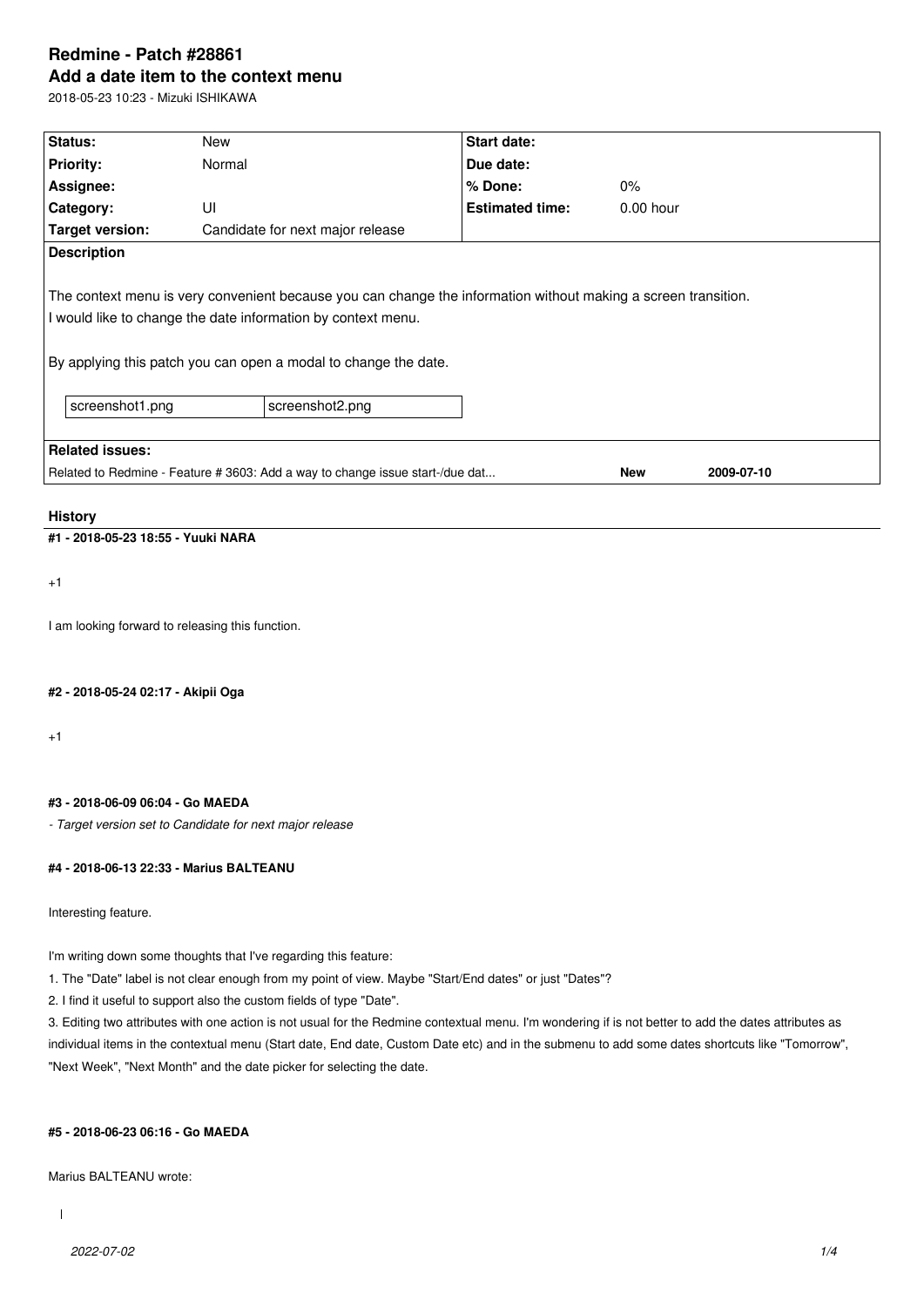*3. Editing two attributes with one action is not usual for the Redmine contextual menu. I'm wondering if is not better to add the dates attributes as individual items in the contextual menu (Start date, End date, Custom Date etc) and in the submenu to add some dates shortcuts like "Tomorrow", "Next Week", "Next Month" and the date picker for selecting the date.*

Maybe project managers think start date and due date of an issue at the same time when they make a schedule, so I prefer having these two fields on the same dialog.

#### **#6 - 2018-06-23 07:42 - Bernhard Rohloff**

*- File datepicker\_firefox.png added*

Go MAEDA wrote:

*Maybe project managers think start date and due date of an issue at the same time when they make a schedule, so I prefer having these two fields on the same dialog.*

I agree with Go MAEDA on this point. I think it would be tedious to go through the context menu twice to set the start and due date separately. I also think the intention of the menu item "Date" would be more clear if we would rename it into something like "Schedule".

Marius BALTEANU wrote:

*... to add some dates shortcuts like "Tomorrow", "Next Week", "Next Month" and the date picker for selecting the date.*

This could also be very handy but I would integrate them in the modal view, too. In my experience project managers are quite volatile in making their decisions (especially at scheduling) so having all choices presented in a single view can be advantageous for this kind of users.

Referring to the proposed modal view, I find the checkboxes to reset the dates quite odd. As this functionality is also present in the browser based datepickers I would recommend to remove them from the view.

datepicker\_firefox.png

## **#7 - 2018-06-25 01:47 - Mizuki ISHIKAWA**

*- File bulk\_edit\_selected\_issues.png added*

Thank you for much feedback.

Bernhard Rohloff wrote:

*Referring to the proposed modal view, I find the checkboxes to reset the dates quite odd. As this functionality is also present in the browser based datepickers I would recommend to remove them from the view.*

Emptying date\_field and checking the clear checkbox work differently. It is the same UI as existing bulk edit selected issues screen (views/issues/bulk\_edit.html.erb) bulk\_edit\_selected\_issues.png

- If date\_field is empty, it does not change the existing value of that field.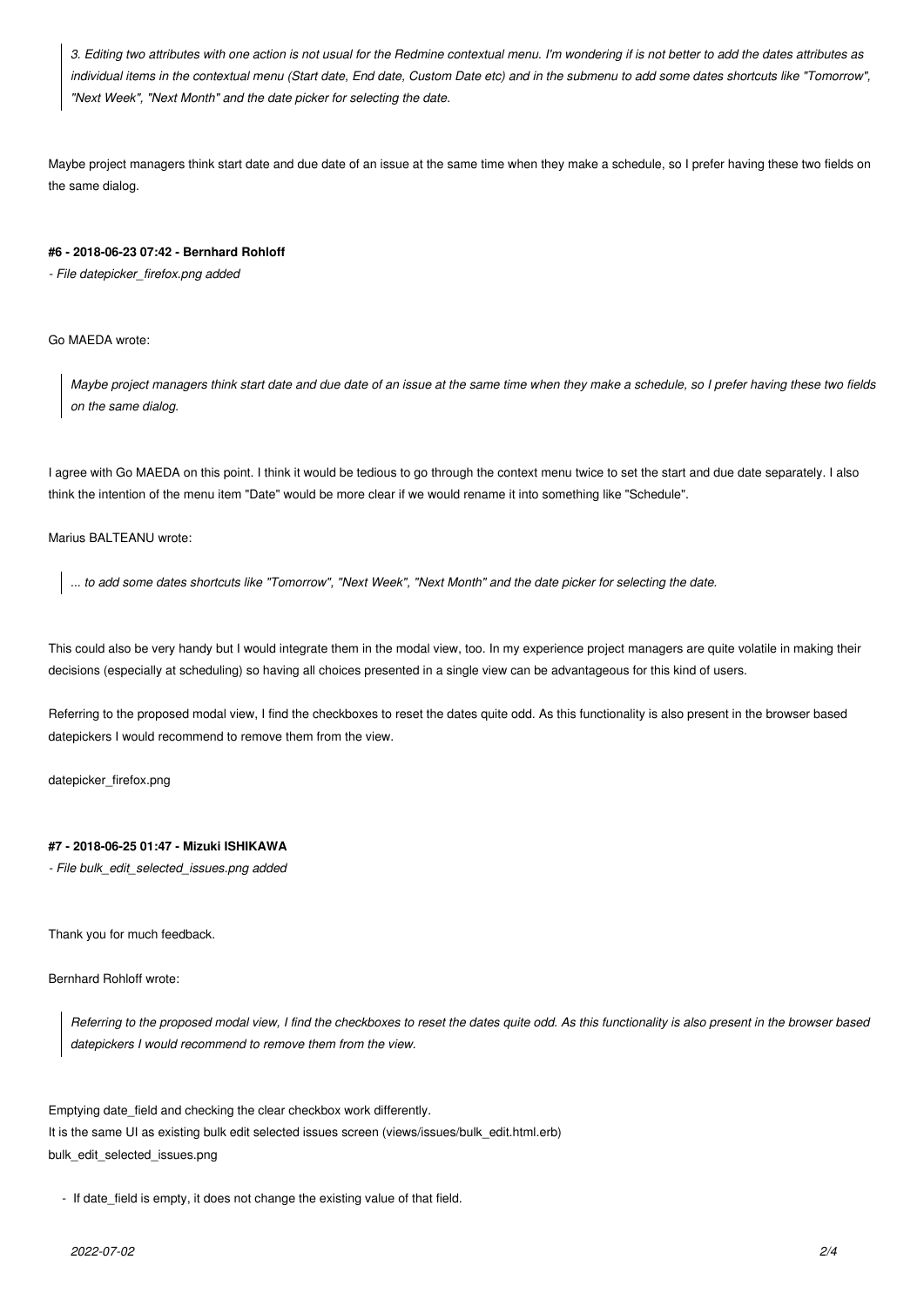- If the clear check box is checked, overwrite the value of that field with an empty string.

Many people think that the clear checkbox is odd just like you, but I have no other good idea.

#### **#8 - 2018-07-30 07:06 - Mizuki ISHIKAWA**

*- File Add-dates-on-context-menu\_v2.patch added*

Thank you for much feedback.

I attached a patch to change label from "Date" to "Start date / Due date". I set label to "Start date / Due date" because you do not have to increase the items in the en.yml file.

# **#9 - 2018-09-17 06:13 - Go MAEDA**

*- Related to Feature #3603: Add a way to change issue start-/due dates directly from the issue list added*

# **#10 - 2018-09-17 06:21 - Go MAEDA**

Mizuki ISHIKAWA wrote:

*Many people think that the clear checkbox is odd just like you, but I have no other good idea.*

How about dropping support for multiple issues selection from the patch? You can remove the checkboxes if the feature only supports single issue selection.

Currently, "Log time" does not exist in the context menu for multiple issue selection.

## **#11 - 2018-09-17 06:27 - Go MAEDA**

Go MAEDA wrote:

*Mizuki ISHIKAWA wrote:*

*Many people think that the clear checkbox is odd just like you, but I have no other good idea.*

*How about dropping support for multiple issues selection from the patch? You can remove the checkboxes if the feature only supports single issue selection.*

Or showing a different dialog depending on the number of selected issues may be a solution. It means that the checkboxes appear only when a user opens the dialog for multiple issues selection.

#### **#12 - 2019-05-22 19:31 - Ponmuthu Muniyasamy**

Hi Everyone,

How to enable this feature in 4.0.3.stable?